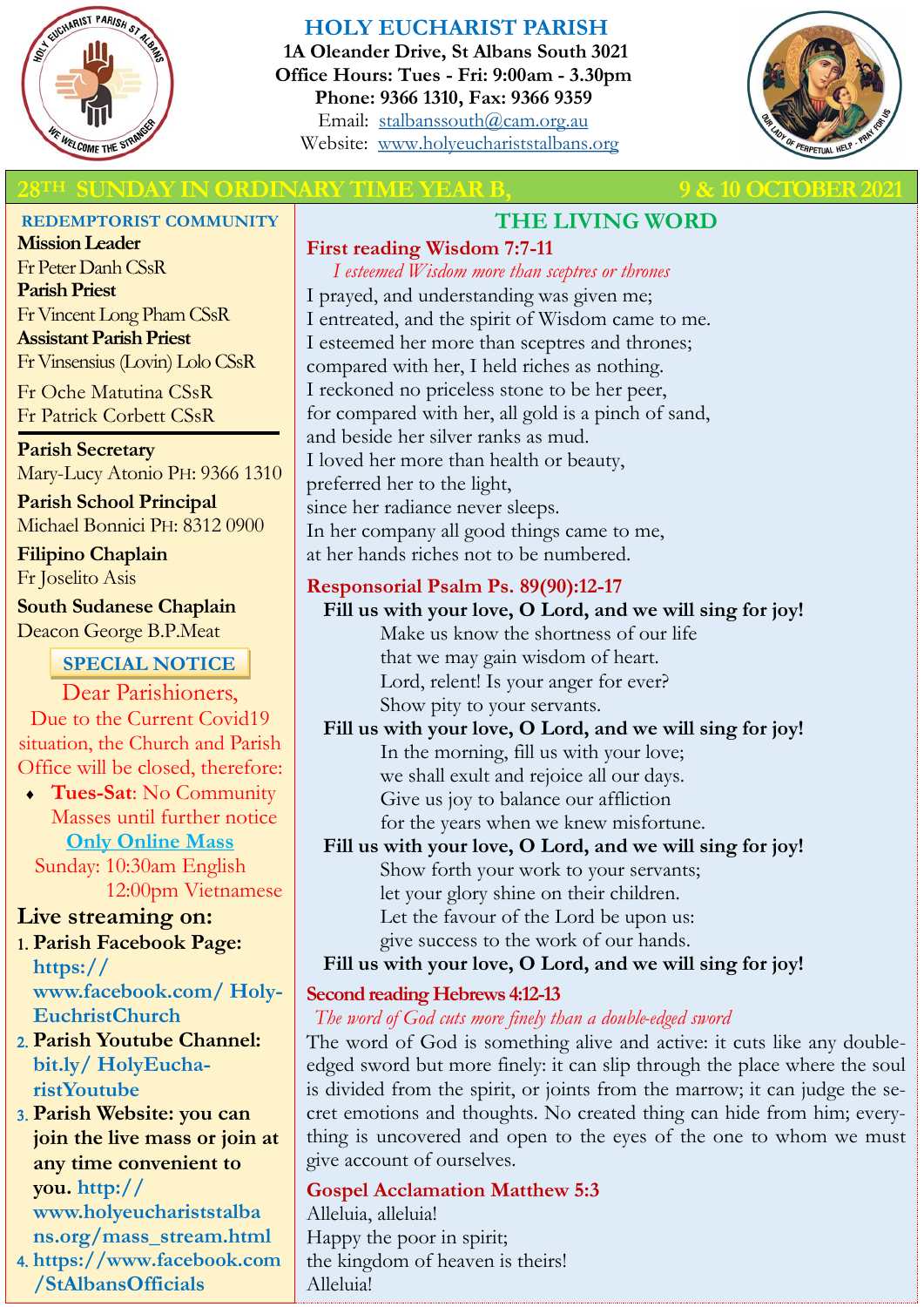#### **Gospel Mark 10:17-30**

# *Give everything you own to the poor, and follow me*

Jesus was setting out on a journey when a man ran up, knelt before him and put this question to him, 'Good master, what must I do to inherit eternal life?' Jesus said to him, 'Why do you call me good? No one is good but God alone. You know the commandments: You must not kill; You must not commit adultery; You must not steal; You must not bring false witness; You must not defraud; Honour your father and mother.' And he said to him, 'Master, I have kept all these from my earliest days.' Jesus looked steadily at him and loved him, and he said, 'There is one thing you lack. Go and sell everything you own and give the money to the poor, and you will have treasure in heaven; then come, follow me.' But his face fell at these words and he went away sad, for he was a man of great wealth.

Jesus looked round and said to his disciples, 'How hard it is for those who have riches to enter the kingdom of God!' The disciples were astounded by these words, but Jesus insisted, 'My children,' he said to them 'how hard it is to enter the kingdom of God! It is easier for a camel to pass through the eye of a needle than for a rich man to enter the kingdom of God.' They were more astonished than ever. 'In that case' they said to one another 'who can be saved?' Jesus gazed at them. 'For men' he said 'it is impossible, but not for God: because everything is possible for God.'

Peter took this up. What about us?' he asked him. 'We have left everything and followed you.' Jesus said, 'I tell you solemnly, there is no one who has left house, brothers, sisters, father, children or land for my sake and for the sake of the gospel who will not be repaid a hundred times over, houses, brothers, sisters, mothers, children and land – not without persecutions – now in this present time and, in the world to come, eternal life.'

#### **REFLECTION ON THE GOSPEL**

Not too many of us commit murder or adultery. Not too many take hostages or give false testimony in a court of law. Most are ready to honour and care for their parents in their old age. In other words, most of us are basically decent and honest and could make the same claim as does the wealthy man who runs up to Jesus, namely that we have kept the commandments from our youth. The man's question is actually a strange one. He wants to know what he must do in order to inherit eternal life. He seems unaware that inheritance depends, not on what one does, but on who one is. Jesus responds to his greeting, "Good Teacher", with a reminder that God is the source of all goodness, and then lets him know that keeping the commandments is not enough. Interestingly, Jesus adds a commandment that is not actually numbered among the "ten" but is to be found in an Essene document from Qumran: "You shall not defraud". This prepares the way for what follows.

First-century Mediterranean societies were "limited goods" societies. If a person acquired wealth, it was invariably understood to be at the expense of others. The wealthy were therefore looked upon with suspicion. Although Jesus looks at the man lovingly, he may nonetheless be hinting that this person's wealth has been acquired fraudulently. Jesus offers a challenge that the man is unable to meet: to sell what he has, give the proceeds to the poor, have "treasure in heaven", and "follow" him. The man retains his possessions and acquires a burden, the burden of sorrow. To share one's goods with those in need is too hard for some, Jesus admits, but not for those who are open to the power of God at work in their lives.

The concluding verses are puzzling. In declaring that those who have left everything and followed him are to have an abundance of this world's goods as well as eternal life, is Jesus modifying his earlier position? Is he reverting to a tradition that saw wealth as God's reward for righteous living? Is he suggesting that those who share their goods find they have more than enough? It is hard to know. The twist in the tale is that they will do it hard: "not without persecution". It is likely that Mark is describing his own experience within a persecuted community of believers some forty years after the death of Jesus. The happy ones were doubtless those who took the risk of sharing their goods with those in need. Our privileged country has still to learn that lesson, even with respect to global vaccine accessibility. Welcoming the stranger and sharing our wealth with the dispossessed may demand of us a simpler way of life. Who knows what blessings it will bring if we dare to take up the challenge?

**By Veronica M. Lawson RSM**

#### **SHARING, LOVE, RESPECT SHOULD SHAPE EFFORTS FOR BETTER FUTURE**

*Pope Francis gathers scientists, religious leaders and experts in the Vatican for a "Faith and Science: Towards COP26" meeting, during which participants signed a joint appeal ahead of the upcoming UN COP26 Climate Conference.*

Pope Francis met alongside other religious leaders and scientists from around the world in the Vatican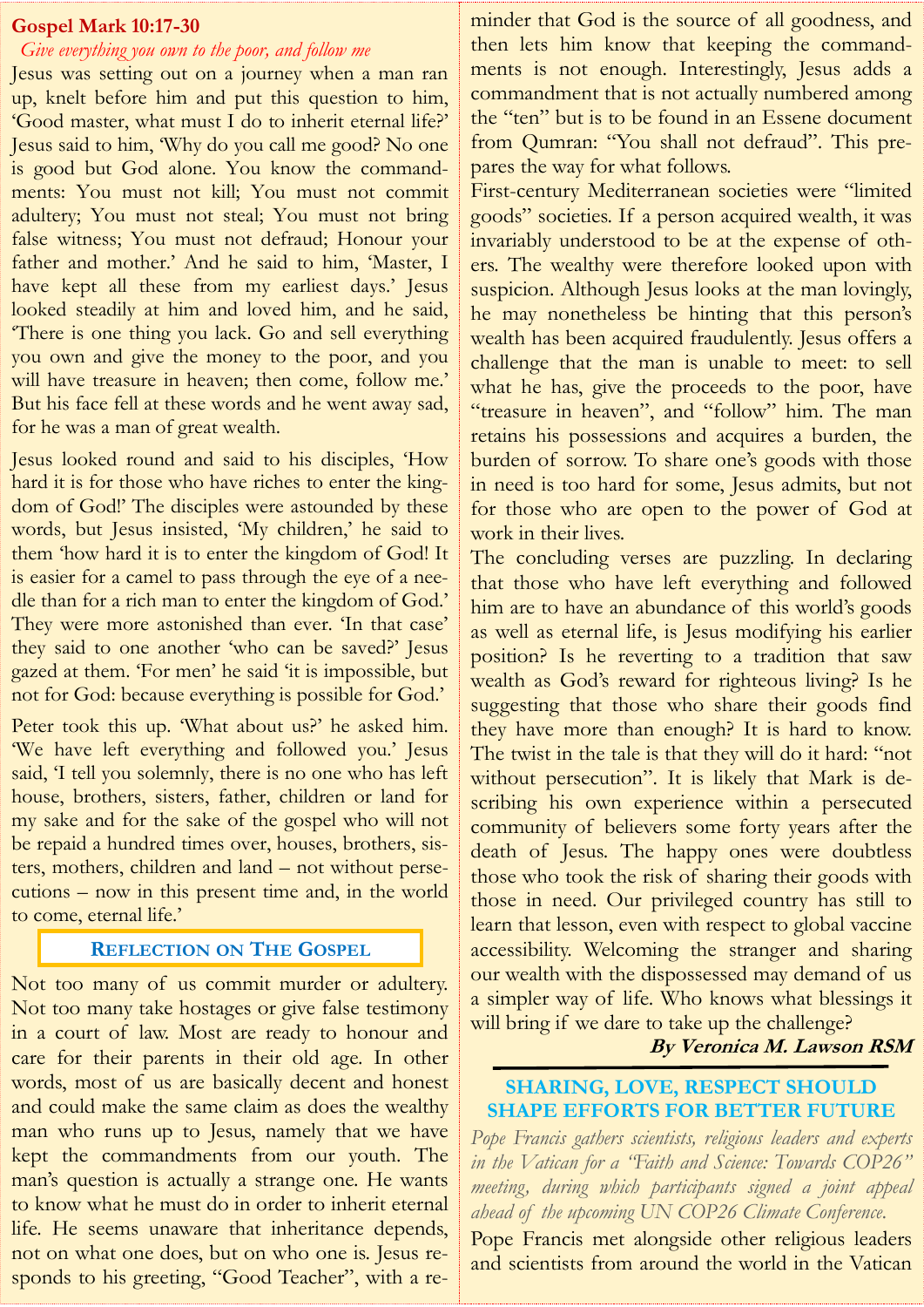on Monday, to take a common stand for the protection of the environment, ahead of the UN Climate Change Conference scheduled for 1 – 12 November in Glasgow, Scotland.

The day-long meeting themed: "Faith and Science: Towards COP26" is a Vatican initiative born of a proposal of the embassies of Great Britain and Italy to the Holy See. It developed through monthly virtual meetings that began earlier this year, in which religious leaders and scientists were able to share their concerns and wishes for greater responsibility for the planet and for necessary change.

The Pope and the participants also presented a joint declaration to Alok Sharma, the president-designate of the COP26 climate summit, and to Luigi di Maio, Italian minister for foreign affairs.

In his address to the participants at the meeting, Pope Francis expressed gratitude for their presence which shows a "desire for a deepened dialogue among ourselves and with scientific experts" and proposed three concepts to guide their reflection: openness to interdependence and sharing, the dynamism of love, and the call to respect.

# **Openness to interdependence, sharing**

Pope Francis affirmed that "everything is connected in our world", adding that science, as well as our religious beliefs and spiritual traditions, highlight the connectedness between ourselves and the rest of creation.

Indeed, "we recognize the signs of divine harmony present in the natural world, for no creatures are self-sufficient; they exist only in dependence on each other, complementing one another and in the service of one another," the Pope said.

Recognizing this interconnectedness, therefore, means not only realizing the harmful effects of our actions "but also identifying behaviors and solutions to be adopted, in an attitude of openness to interdependence and sharing." More so, this should lead to "an urgently needed change of direction" nurtured also by respective religious beliefs and spirituality, because for Christians, "openness to interdependence springs from the very mystery of the Triune God."

In this light, the meeting, "which brings together many cultures and spiritualities in a spirit of fraternity," strengthens our realization that we are members of one human family.

So, "to illumine and direct this openness, let us commit ourselves to a future shaped by interdependence and co-responsibility," the Pope urged.

# **Dynamism of love**

Pope Francis went on to emphasize that our common commitment must constantly be driven by the dynamism of love for "in the depths of every heart, love creates bonds and expands existence, for it draws people out of themselves and towards others."

Love's driving force is not set in motion once for all, but rather needs to be renewed daily, the Holy Father added. "Love is the mirror of an intense spiritual life: a love that extends to all, transcending cultural, political and social boundaries; a love that is inclusive, concerned especially for the poor, who so often teach us how to overcome the barriers of selfishness and to break down the walls of our ego."

The Pope then highlighted the need to counter the "throwaway culture," and the "seeds of conflict" which cause serious wounds to the environment and lead to the breaking of "that covenant between human beings and the environment, which should mirror the creative love of God, from whom we come and towards whom we are journeying."

# **A challenge that inspires hope**

The Holy Father said that the challenge to work for a culture of care for our common home and for ourselves is one that inspires hope because "humanity has never possessed as many means for achieving this goal as it possesses today."

He recommended that the challenge can be faced on various levels, including two in particular: "example and action" and "education." He also pointed out that many opportunities present themselves, as the Joint Appeal notes, that point to various educational and training programs that can be developed to promote care for our common home.

# **Call to respect**

Explaining his third idea  $-$  the call to respect  $-$  the Pope said it is a respect for creation, for our neighbour, for ourselves and for the Creator, but also mutual respect between faith and science, "in order to enter into a mutual dialogue for the sake of protecting nature, defending the poor, and building networks of respect and fraternity."

In this sense, he continued, respect is more than an abstract and passive recognition of others but is also "an empathetic and active experience of desiring to know others and to enter into dialogue with them, in order to walk together on a common journey."